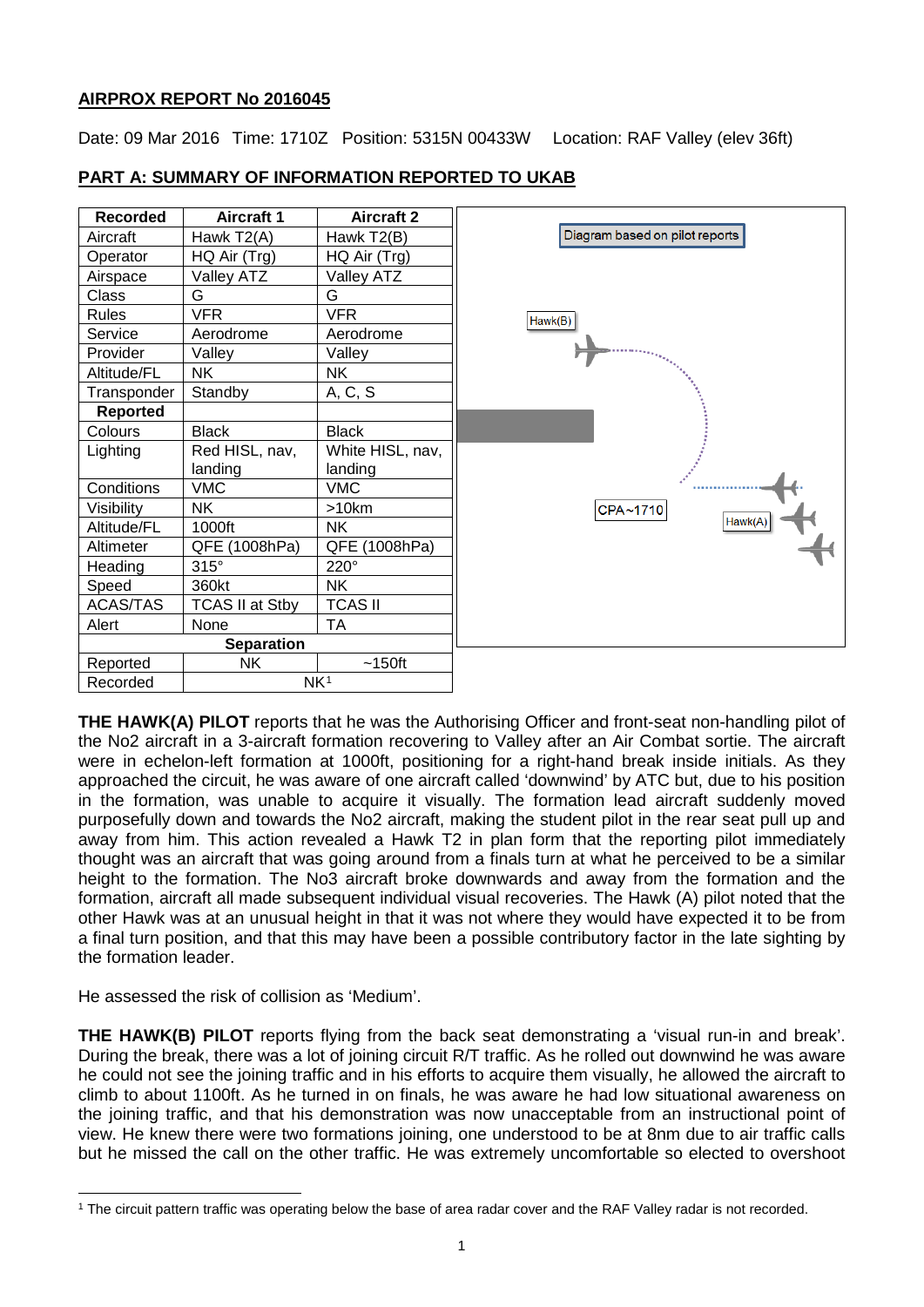and began climbing to be above any joining traffic. During the overshoot he rolled wings level to check the dead wing and the joining traffic, which was much closer than he anticipated and had already started a break to avoid a perceived collision with him. Two aircraft went underneath him and one climbed above. He was sandwiched between the formation elements so elected to do nothing, making a call of 'visual' on the radio. The pilot stated that, in hindsight, he should have been less worried about the joining traffic, which would have allowed him to fly more accurately. He could then have continued the finals turn, safe in the knowledge that the joining aircraft had responsibility to avoid the circuit traffic.

He assessed the risk of collision as 'Medium'.

**THE VALLEY TOWER CONTROLLER** reports that the 3-ship Hawk formation called to join the circuit as Hawk(B) was downwind to touch-and-go and a further 2-ship Hawk formation were at 8nm on a trail-PAR. Hawk(B) was cleared to touch-and-go but broke off the approach calling 'going around circuit height'. This was immediately followed by a late initial call from the 3-ship formation, who were then passed Hawk(B)'s position. Simultaneously, as the traffic position was passed, the 3-ship formation broke away, taking avoiding action against Hawk(B). One went high in the circuit, remaining on Tower frequency, while the other 2 aircraft broke out of the circuit and free-called Approach. Once clear of the 3-ship formation, Hawk(B) also departed the circuit with Approach. The controller noted that during this period the Tower VHF frequency had failed resulting in both Tower and Radar sharing a single frequency to manage LARS and VHF Departures. Although distracted by this it did not prevent the controller from responding to the 3-ship formation on either the join or initial call.

He perceived the severity of the incident as 'High'.

**THE VALLEY SUPERVISOR** reports this incident occurred during a medium period of traffic levels at RAF Valley. Hawk(B) had been in the visual circuit for some time and the 3-ship formation were recovering on a standard visual join. The Tower controller informed him that the 3-ship formation had been observed to take avoiding action against Hawk(B) as they joined through initial. After the formation, elements had split and departed the circuit all aircraft then recovered with no further issues. The information passed by the Tower controller was accurate and timely although the 'initial' call made by the 3-ship formation was well within the initial point, resulting in circuit positions being passed at a later point than would be common. On review of the tape transcript, this may have been due to the first call of 'initial' being clipped by Hawk(B)'s 'going around' call.

## **Factual Background**

The weather at Valley was recorded as follows:

METAR EGOV 091650Z 35019KT 9999 FEW028 08/00 Q1009 BLU NOSIG=

| <b>From</b>          | To                | <b>Speech Transcription</b>                                                                            | Time     |
|----------------------|-------------------|--------------------------------------------------------------------------------------------------------|----------|
| Hawk No1             | Tower             | [Formation C/S]                                                                                        | 17:08:59 |
| Hawk(A)              | Tower             | Two                                                                                                    | 17:09:00 |
| Hawk No <sub>3</sub> | Tower             | Three                                                                                                  | 17:09:00 |
| Hawk No1             | Tower             | Valley Tower [Formation C/S] join                                                                      | 17:09:01 |
| Tower                | Hawk<br>formation | [Formation C/S], Valley Tower, join, runway three-one right hand,<br>Q F E one-zero-zero-eight, one in | 17:09:04 |
| Hawk No1             | Tower             | Join, three-one right hand, one-zero-zero-eight, [Formation C/S]                                       | 17:09:08 |
| Hawk(B)              | Tower             | [C/S], late call, break, touch and go                                                                  | 17:09:13 |
| Tower                | Hawk(B)           | [C/S]                                                                                                  | 17:09:17 |

A transcript of the Valley Tower frequency was provided, as follows: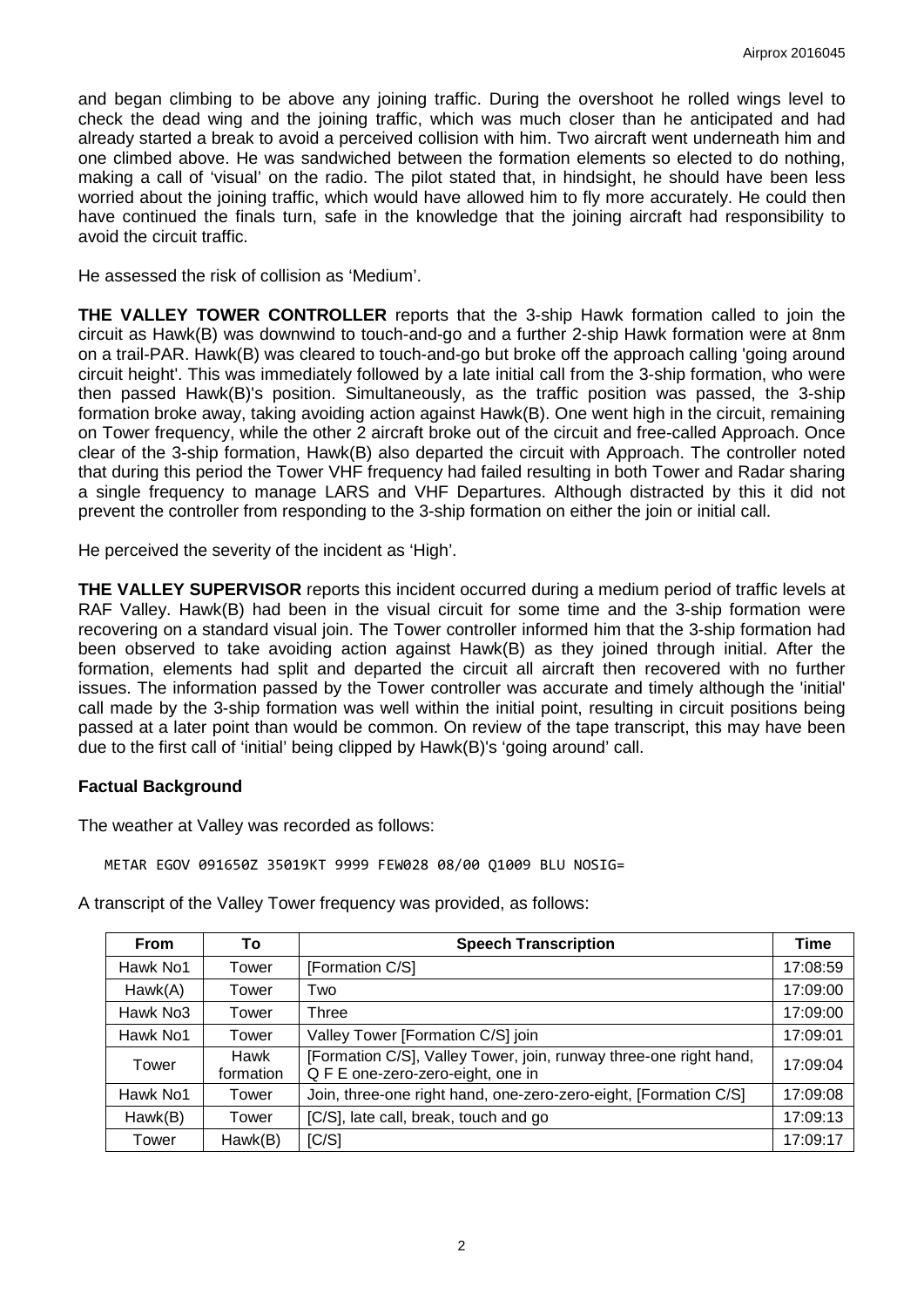| <b>From</b>                              | Тo                | <b>Speech Transcription</b>                                                                                                                          | Time     |
|------------------------------------------|-------------------|------------------------------------------------------------------------------------------------------------------------------------------------------|----------|
| Talkdown<br>(Radar<br>Clearance<br>Line) | Tower             | [Other formation C/S], approaching eight miles, land trails                                                                                          | 17:09:19 |
| Tower                                    | <b>Broadcast</b>  | Pair of Hawks, eight miles, land, trails                                                                                                             | 17:09:24 |
| Hawk(B)                                  | Tower             | [C/S] going around ???????? {Unintelligible, stepped on. Possibly<br>Hawk(B) stating " at circuit height" whilst Hawk formation call<br>"Initials"?} | 17:09:42 |
| Tower                                    | Hawk(B)           | [C/S] roger                                                                                                                                          | 17:09:48 |
| Tower                                    | Hawk<br>formation | $[C/S]$ errr                                                                                                                                         | 17:09:51 |
| Hawk No1                                 | Tower             | [Formation C/S] late initial                                                                                                                         | 17:09:53 |
| Tower                                    | Hawk<br>formation | [C/S] roger one just {long pause} turning onto deadside, surface<br>wind three-six-zero nineteen                                                     | 17:09:55 |
| Hawk No <sub>3</sub>                     | <b>Broadcast</b>  | Three's out, left, low                                                                                                                               | 17:10:02 |
| Hawk(B)                                  | <b>Broadcast</b>  | [C/S]'s visual, I'm turning back out to initial, {long pause} clear of<br>everyone                                                                   | 17:10:05 |
| Tower                                    | Hawk(B)           | [C/S] {long pause} [C/S] continue with Approach stud five                                                                                            | 17:10:11 |

#### **Analysis and Investigation**

#### **Military ATM**

An Airprox occurred on 9 Mar 16 at 1710, at RAF Valley between two Hawk T2 aircraft. Both aircraft were under an Aerodrome Service with the Valley Aerodrome Controller. Due to the heights involved, the incident was not captured on radar replay. The Closest Point of Approach (CPA) could not be determined without a radar replay; Hawk(A) did not report a CPA and the other pilot reported 150 feet for horizontal/vertical separation.

The following orders apply at RAF Valley:

#### **'Controllers Training Guide**

The Valley standard visual circuit is flown at 1000 feet QFE. The standard Initials join is at 4 DME, 1 NM on deadside between 1000 and 2000 feet QFE. Controllers are taught that, "to ensure adequate separation, pilots are to identify all cct traffic before arriving on the deadside.'

### **'Flying Order Book (FOB)**

Aircraft are normally to join through Initial at 1000 feet QFE. (B04, 2).

Visual joining ac are responsible for sequencing into the visual circuit and are responsible for ensuring sufficient and safe separation from other traffic. (B04, 3).

Aircraft commanders should maintain their recovery squawk on joining and within the visual circuit. (B03, 14)

The instruction 'g*o around'* means that pilots are to discontinue their approach immediately and climb to 1000 ft QFE, turning onto the deadside. (B08, 12).

When giving a clearance in the visual circuit, Tower is to add pertinent information on any other traffic in order to assist aircrew SA. (B08, 13).'

Hawk(B) had turned onto finals with lowered situational awareness on the joining 3-ship. The pilot was aware of the radar traffic at 8 miles but missed the call on the 3-ship (it is likely that both pilots transmitted simultaneously resulting in a later than usual Initials call). Hawk(B) was uncomfortable with the situation and elected to overshoot and climb above the joining traffic (although the visual circuit traffic would be below or co-height with Initials joiners). As Hawk(B) rolled wings level, the joining traffic was much closer than expected, with Hawk(A) breaking to avoid collision. Two Hawks went underneath Hawk(B) and the other Hawk climbed above; Hawk(B) elected to do nothing as he was 'sandwiched' and just called 'visual' on the RT.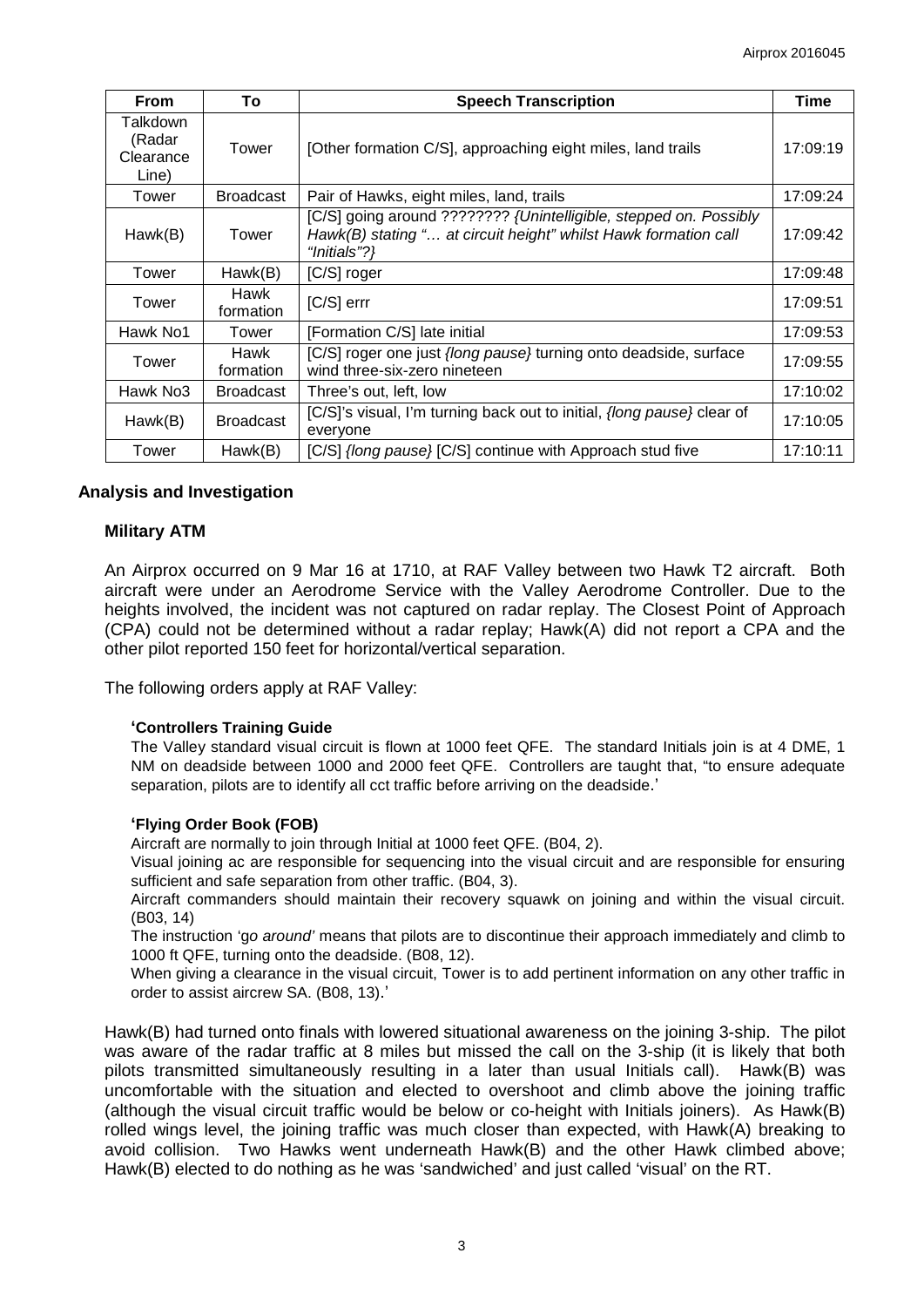The 3-ship formation were positioning for a right-break in echelon-left formation at 1000ft. The formation were aware of Hawk(B) already in the visual circuit but the reporting pilot (the authorising officer of the formation), was not visual with Hawk(B). The late sighting from the formation lead was reported to be as a result of Hawk(B) going around at an unusual height in a position that they did not expect.

The Aerodrome Controller recalled Hawk(B) calling 'going around at circuit height' immediately followed by a late Initials call from the 3-ship, who had previously been informed '1 in' (which was Hawk(B) on the break turning onto downwind). As the controller passed Traffic Information to the 3-ship on Hawk(B) (as its pilot broke of the approach and turned onto deadside), the formation was already taking emergency avoiding action. The Aerodrome Controller had initially approved the 3-ship join with correct RT, including information on '1 in' the visual circuit. Normally, at the Initials call, the exact position of Hawk(B) would have been passed to the 3-ship. However, the 'initial' call was late (called as 'late Initials'), and the controller passed information '1 just turning onto deadside'; this was 7 seconds prior to the formation No3 reporting that he had avoided 'left and low'. As per the FOB, the controller could have passed pertinent information to help situational awareness at any time but all mandatory calls were made in reply to aircrew RT.

It would appear that the call of 'going-around' from Hawk(B) coincided with the 'late initials' call from the 3-ship, 11 seconds after their previous attempt to call Initials. Both crews were aware of each other but did not have exact position reports or visual acquisition because the information calls designed to provide a fuller picture of aircraft position were 'stepped-on', denying updates. It would be expected that the formation joining the circuit would integrate with aircraft already in the circuit, if they were visual and had specific Traffic Information at the Initials point (at 4 miles, offset deadside by 1 nm).

Hawk(B) reported having a TCAS contact on the formation but not in the position expected; it is not known if the formation had any TCAS information on Hawk(B). The FOB directs that recovery squawks should be maintained in the visual circuit.

A further factor to consider at RAF Valley is that a 'go-around at circuit height' would position aircraft towards deadside at 1000 feet QFE with the joining formation also routing towards the deadside at heights of 1000-2000 feet QFE. As per many military circuits, procedural deconfliction or positive separation from ATC does not always exist; aircrew are trained to separate themselves and integrate with other traffic. RAF Valley are reviewing the need to provide a procedural height difference between traffic on go-arounds and the Initials Point.As with changes to any complex system, procedural deconfliction will have knock-on effects; a higher initials ioin may conflict with other profiles and will reduce the training and awareness imperative of crews learning to fly at a fast jet training establishment.

#### **UKAB Secretariat**

The Hawk pilots shared an equal responsibility for collision avoidance and not to operate in such proximity to other aircraft as to create a collision hazard<sup>[2](#page-3-0)</sup>. An aircraft operated on or in the vicinity of an aerodrome shall conform with or avoid the pattern of traffic formed by other aircraft in operation<sup>[3](#page-3-1)</sup>.

### **Occurrence Investigation**

The 3-ship formation conducted a visual join through initial, with the only circuit traffic being Hawk(B) on the break to touch-and-go. As Hawk(B) was downwind, the Tower Controller received an 8 mile call from Talkdown for a trails approach. This was broadcast as normal to the rest of the circuit. As Hawk(B) turned final, he became concerned that he was not visual with the formation joining visually and initiated a go-around at circuit height. As Hawk(B) pilot broadcast his

l

<span id="page-3-0"></span><sup>2</sup> SERA.3205 Proximity.

<span id="page-3-1"></span><sup>&</sup>lt;sup>3</sup> SERA.3225 Operation on and in the Vicinity of an Aerodrome.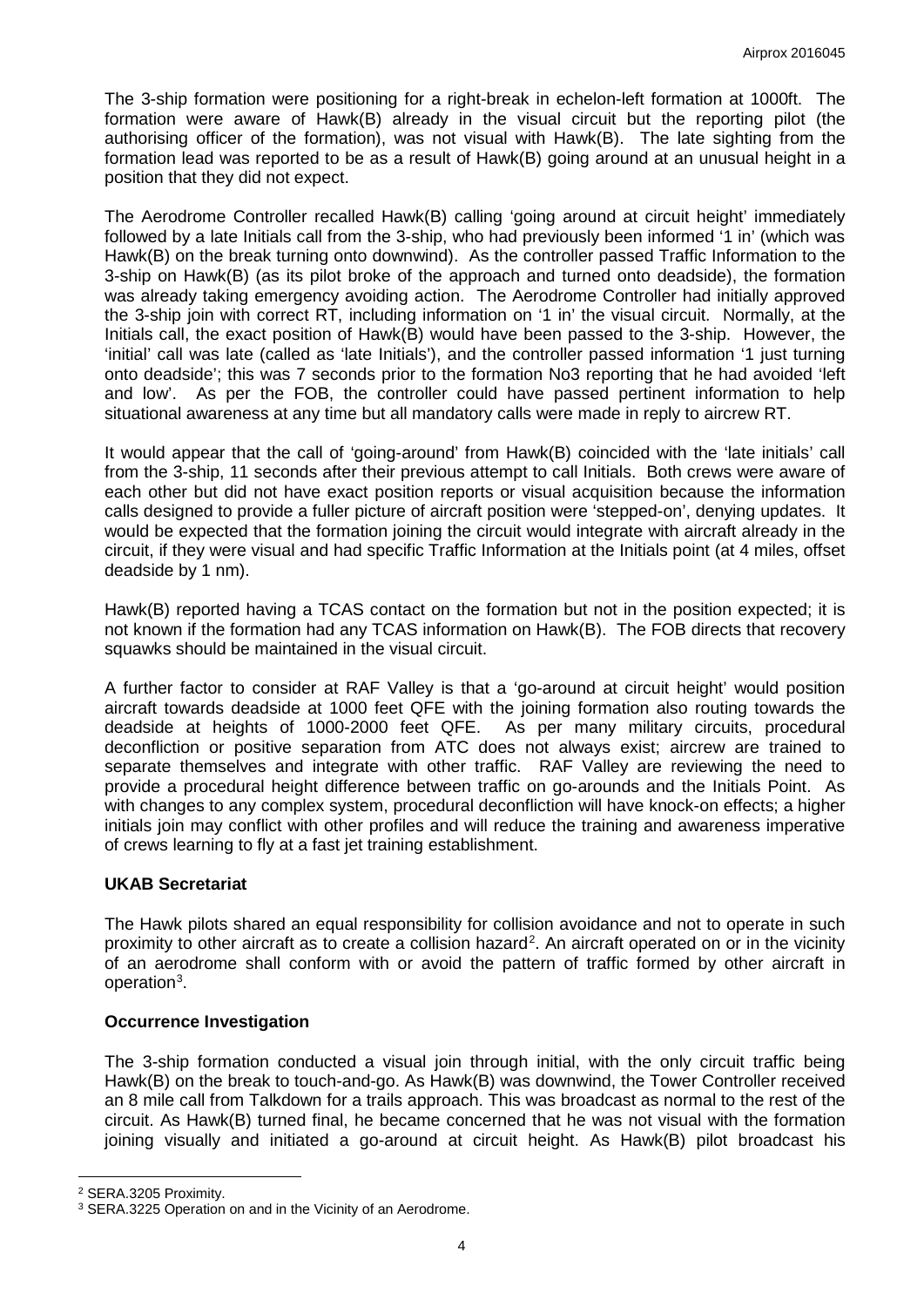intentions the latter half of his transmission was stepped on by the joining formation, possibly calling initial. Hawk(B) therefore did not hear the information passed by them regarding their location, and the formation did not hear that the go around was at circuit height. By the time the 3 ship formation called initial again, they were in a point of confliction with Hawk(B) going around; the formation took their own avoiding action and then re-sequenced back into the circuit.

### **Comments**

### **HQ Air Command**

The visual circuit can be a busy environment, particularly at a flying training establishment. It is incumbent upon the joining traffic to integrate with the traffic already established in the circuit, but it is also vital that the established traffic remain predictable and that both make accurate positional calls (assisted by ATC where necessary). Without access to the deeper investigation at the Station concerned (it has not yet returned all its findings), it appears that the joining formation was caught out by the fact that the single Hawk elected to go-around unexpectedly; this seems to be as a result of the pilot of the single Hawk being unhappy with his academic profile due to a preoccupation with visually acquiring the joining traffic. This was exacerbated by various radio calls being simultaneously transmitted, thus lowering collective SA in the pilots concerned – the formation was not updated on the single Hawk's position and the single Hawk received the formation's 'late initials' call as he commenced his go-around. The unit is considering revisions to the joining and circuit procedures to further laterally and/or vertically separate traffic already established in the circuit from joining traffic.

### **Summary**

An Airprox was reported when a Hawk formation and a singleton Hawk flew into proximity at about 1710 on Wednesday  $9<sup>th</sup>$  March 2016. The pilots were operating under VFR in VMC in receipt of a military Aerodrome Control Service from RAF Valley Tower.

## **PART B: SUMMARY OF THE BOARD'S DISCUSSIONS**

Information available consisted of reports from both pilots, transcripts of the relevant RT frequencies, radar photographs/video recordings, reports from the air traffic controllers involved and reports from the appropriate ATC and operating authorities.

Members first considered the pilots' actions. They noted that, in the normal course of events, regulations required pilots of aircraft joining to integrate with aircraft already in the visual circuit. Additionally, formation leaders were responsible for the successful integration of their formation with such circuit traffic, with instructor or authorising officer oversight when operating with student pilots. That said, members commented that this did not absolve those already in the visual circuit from their responsibilities to avoid collisions, and that hard-and-fast rules could not cater for all situations; airmanship was required to be exercised by all pilots, especially in the visual circuit, in order to ensure safe and efficient operations.

Members with fast-jet experience commented that a 3-ship echelon formation is a relatively unmanoeuvrable configuration once lined up through initials, with few options available to adjust track towards the echelon formation members. Undoubtedly, the student lead pilot would have been concentrating hard on achieving his line-up to the deadside of the runway, and the busy R/T would likely also have simultaneously reduced his capacity as he attempted to make the right calls in the right place. In this respect, members noted that the formation had joined normally through initials for the duty runway, with standard R/T. However, with one aircraft in the visual circuit and two formations joining, a critical R/T transmission had been stepped-on when Hawk(B) pilot transmitted that he was going around at circuit height whilst the joining 3-ship lead pilot transmitted that they were at initial. Crucially, with only previous knowledge that there was '1 in' and no other detail as to Hawk(B)'s position, this missed call degraded the formation's SA with the formation leader probably